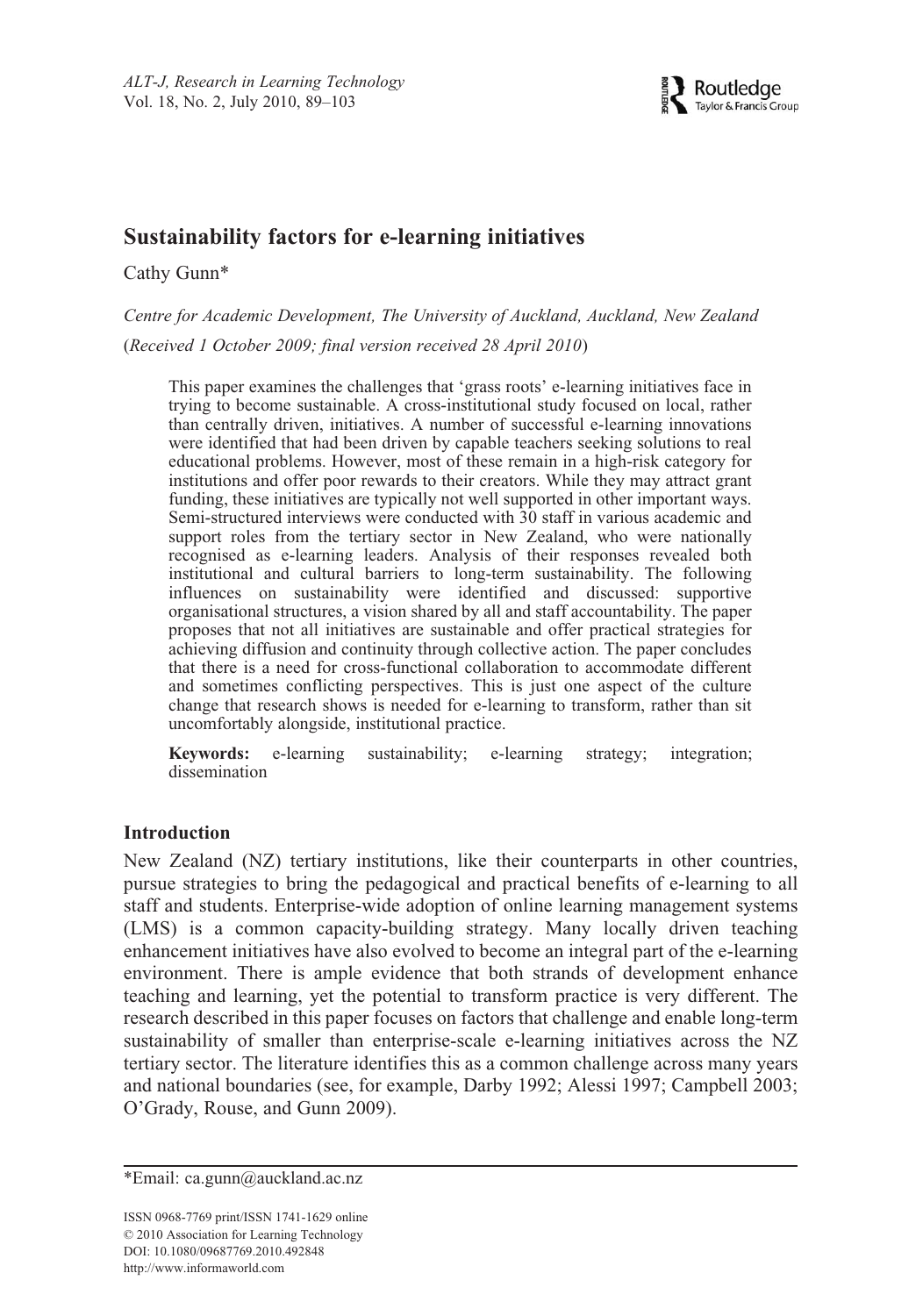The broad aim was to seek ways to improve the prospects for dissemination and long-term sustainability of quality e-learning systems that evolve from local teaching enhancement initiatives. The wisdom of supporting such initiatives is often questioned because of the complexity of supporting diverse e-learning systems. However, there is compelling evidence of the educational benefits they bring to host institutions and user communities. Local examples include reuse of complex learning designs (Gunn, Woodgate, and O'Grady 2005); transforming large class teaching through technology (Gunn and Harper 2007); enhancing learning through peer assessment (Hamer, Kell, and Spence 2007); and student-generated objective test item banks (Denny, Luxton-Reilly, and Hamer 2008). With this evidence in mind, two assumptions underlie the study:

- While the e-learning initiatives in focus may not have potential to scale up to enterprise-wide application, the scope for their dissemination does warrant support, and the creative work of the enthusiasts that drive them deserves greater acknowledgement than it currently attracts;
- The investment of time, effort and resources in these initiatives could achieve greater educational and economic returns if appropriate forms of support were available. The lack of support creates high-risk situations that could be addressed for the benefit of all concerned.

The study was designed to inform local capacity development initiatives, where the persistent nature of common challenges demanded further investigation. A definition of sustainability is presented, and then the qualitative methodology and study details are described.

# *Defining sustainability in the context of e-learning*

The term 'sustainable' has many possible interpretations. The definition offered here grounds the ensuing discussion in common understanding of the aims and outcomes of the research. An e-learning initiative is considered sustainable when all three of these conditions are met:

- A learning design involving information and communications technology has been developed and implemented within a course or courses of study. It has been through a proof-of-concept stage and has been judged, on the basis of evidence produced, to be beneficial to teaching and learning.
- The e-learning concept, design, system or resources have proven potential to be adopted, and possibly adapted, for use beyond the original development environment.
- Maintenance, use and further development of the e-learning concept, design, system or resources do not remain dependent on one or a few individuals who created them, to the extent that, if their involvement ceased, future prospects would not be compromised.

While other definitions are acknowledged, this one reflects a common scenario that challenges the aim to disseminate effective e-learning practices beyond the development context. Many institutional and nationally funded projects fall into this category, along with valuable work by early adopters (Taylor 1998). The overall aim of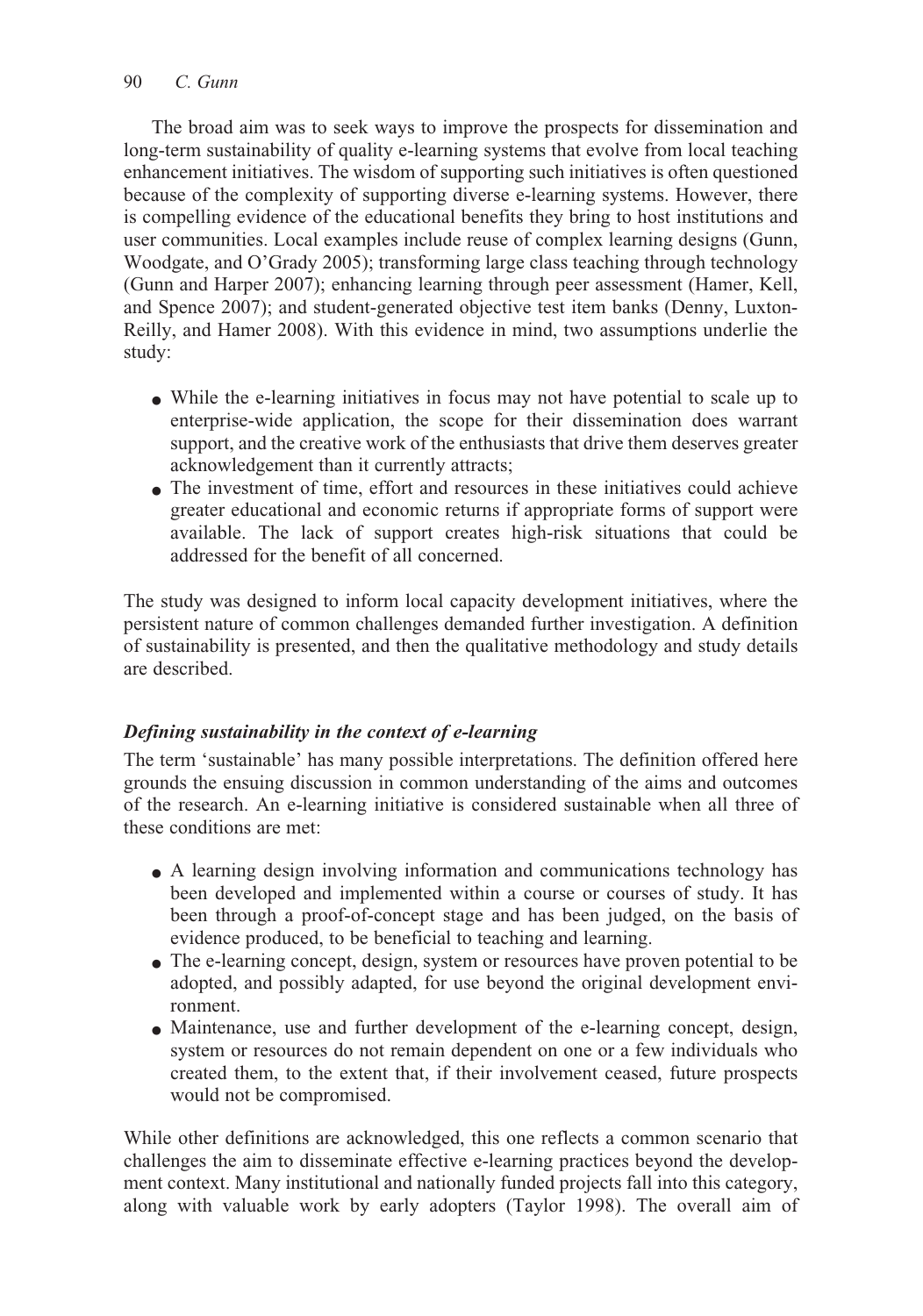sustainable development is to transform teaching, learning and higher education organisations in the way described by Nicol and Draper (2009).

### **Background**

The 'problem' of sustainability has been visible on the horizon for many years. During a nationally funded Flexible Learning Leaders in New Zealand initiative<sup>1</sup> that ran from 2005 to 2007, 3 individuals participated in a programme that required active involvement in flexible learning (used synonymously with e-learning in this paper), either as a lead practitioner or in a middle-management role. Group discussions revealed many challenges, including those that made dissemination and long-term sustainability of e-learning initiatives an elusive goal. A sub-set of these challenges was selected as the focus for further study, as described in this paper; that is:

- embedded institutional structures, policies and support systems that are at odds with evolving strategic goals for e-learning;
- the influence (or lack) of accountability measures on e-learning development, dissemination and uptake; and
- the effectiveness of strategies for maintenance, ongoing support, dissemination and to ensure continuity for successful e-learning systems and practices.

Formal study of these factors was considered useful for many reasons. Identifying barriers is the first step towards removing them. Framing deeper inquiry within an established research methodology supports publication of findings for discussion within and beyond the host institutions. Opening up the discussion locally could raise awareness and foster collaboration on developing solutions. It was assumed that networks and key relationships would provide a broad basis for problem-solving, dissemination and sharing of experience.

### *Research aims*

The broad aim of the study was to use evidence from multiple cases to examine different perspectives on some common challenges to a key strand of e-learning integration at local, institutional and national levels. The focus was on 'grass roots' technologyenhanced teaching and learning initiatives that were devised to solve particular educational problems and were then recognised as having potential for use beyond the development context. Two outcomes were anticipated: greater understanding of a problem that continues to challenge the higher education sector after more than two decades, and practical ways to increase support for developers and other users of elearning innovations. A further aim was to improve a persistently low rate of return on investment of time, creative effort and scarce e-learning development resources.

# **Methodology**

The study was grounded in a capacity development framework with two strands of activity: to identify and remove barriers to strategy implementation, and to explore and reconcile different stakeholder perspectives (Horton 2002). There is a known issue with gaps between policy and practice in educational change initiatives (Conole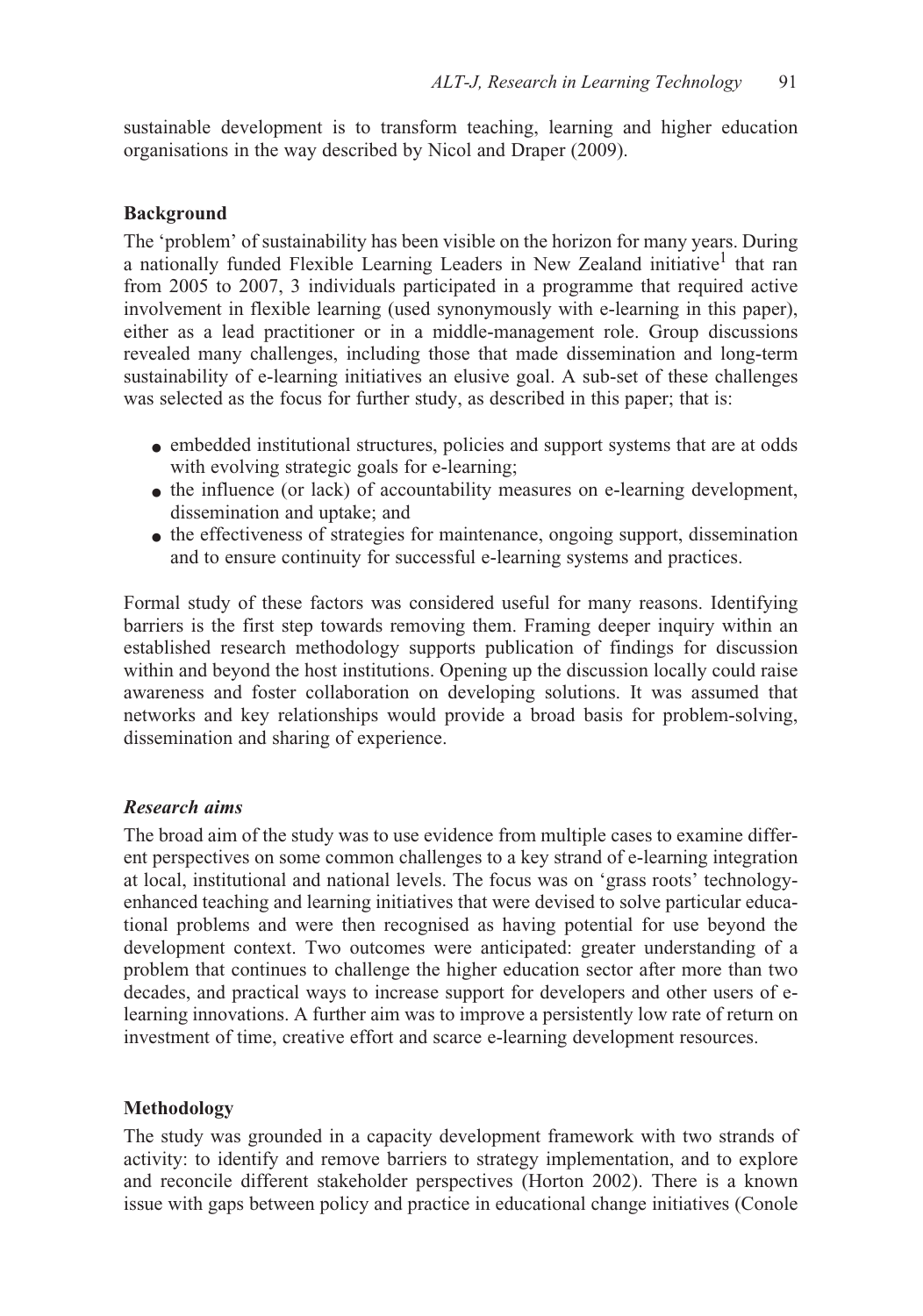2008). Addressing this may be the key to success, as a report on one major area of elearning (e-portfolios) notes: "policies can drive forward an agenda for change, but the real test comes at the point of use" (Joint Information Systems Committee [JISC] 2008, 5).

Semi-structured interviews provided insight into the experience of e-learning practitioners, middle managers and academic support staff. This included 30 staff from six of New Zealand's eight universities and three polytechnics. The sample included five heads of academic development units, 10 e-learning support staff members (including librarians) and 15 lecturers who use a range of innovative e-learning strategies. The sample size and roles of participants supported investigation of different perspectives on common barriers. The assumption was that even a small-scale study would reveal common barriers and different views on how to address them.

The interview questions were broad (see Appendix 1) and the semi-structured format allowed different aspects to be brought to the fore, depending on the role and experience of the person being interviewed. Interviews lasted an hour and were more in the style of a conversation between colleagues than a formal interview.

# *An opportunity for comparison*

Completion of the interviews coincided with publication of a report on a JISCsponsored project<sup>2</sup> with similar aims. Guthrie, Griffiths, and Maron aimed to "gain systematic understanding of the mechanisms for pursuing sustainability" (2008, 4) and "to establish a context for conversation about further work in the area [of sustainability], and to prioritize areas of enquiry that would be helpful both to funders and to new projects" (2008, 5). While the JISC-sponsored work was broader in scope and conducted in a different national context, the aims and findings are similar to those of the NZ study in many important respects. This overlap is not surprising, as the NZ tertiary sector shares many characteristics with its overseas counterparts, and challenges to sustainable e-learning initiatives are known to be widespread. The opportunity to relate local experience directly to the broader international context was both timely and welcome.

# **Findings**

The findings from this study confirmed that:

- (1) sustainability of e-learning initiatives is a common challenge across the tertiary sector regardless of the scale and focus of the project;
- (2) there is no single formula for sustainability that can be expected to work in every situation;
- (3) strategies that have proved successful in different contexts are available for consideration; and
- (4) accommodating different stakeholder perspectives is a critical success factor that needs to be interpreted with reference to specific contexts.

The first three points also feature in Guthrie, Griffiths, and Maron's (2008) report. The fourth is a key capacity development framework element that was foregrounded in the NZ study. Failure to acknowledge different perspectives may be a serious oversight, as very different experiences of the same initiative were revealed in the data. Other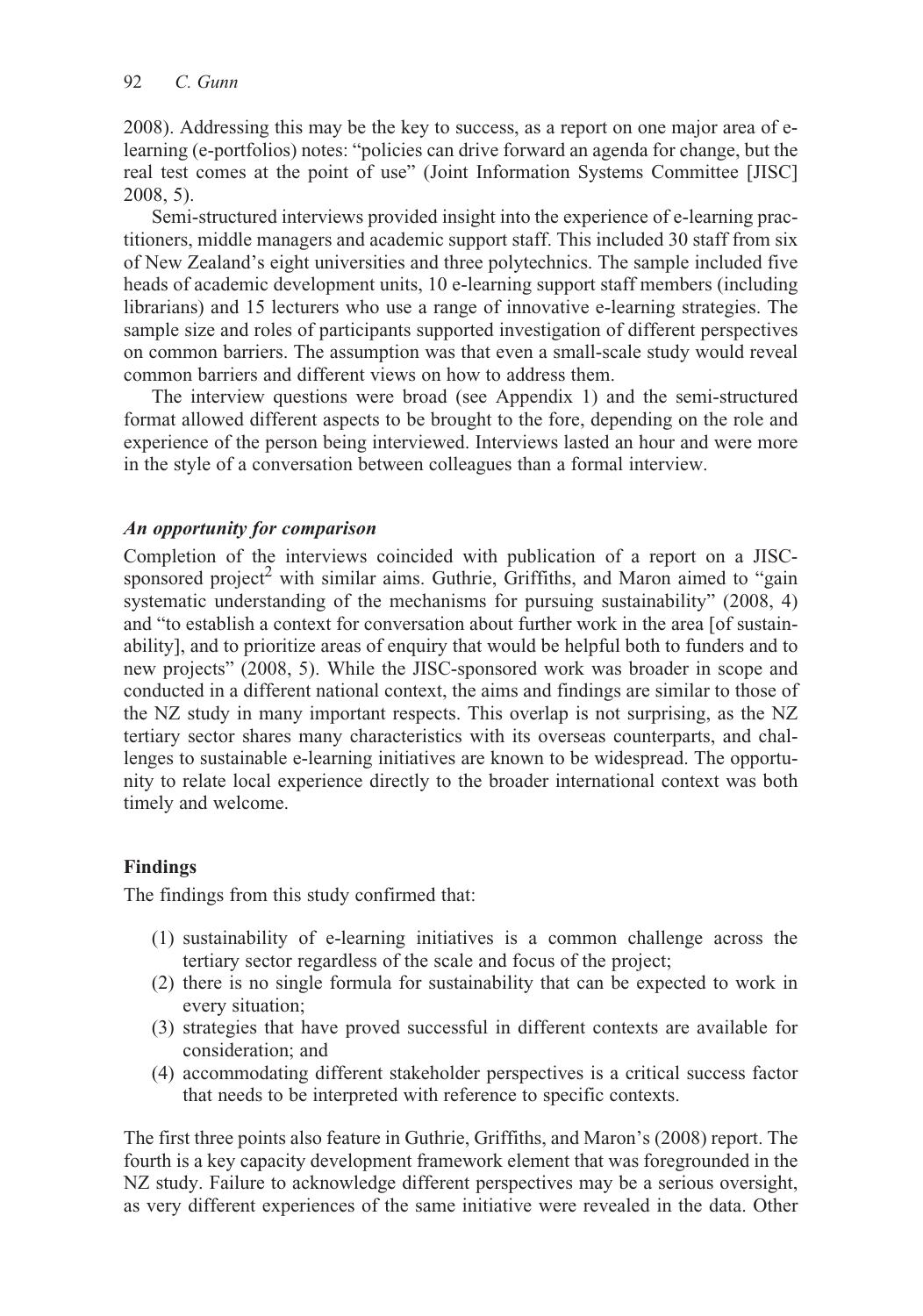researchers have reached similar conclusions. For example, Lisewski talks about "the challenge of how the strategic approach will be translated into local academic cultures and practices on the ground" (2004, 184).

The challenges experienced at practice level can also be regarded as potential enablers of sustainability. They can be broadly categorised as the issues identified in the Background section above; that is, supportive organisation structures, including accountability measures, and strategies to achieve diffusion and continuity. The data revealed various ways in which these challenges arise in different institutional contexts. Findings are presented in summary format with illustrative quotes. To comply with the terms of ethics consent, these quotes are unattributed. The first area of focus is supportive organisational structures and processes.

#### *Supportive organisational structures*

Despite strategic intent to support teaching enhancement through e-learning, many instances were found where the gap between policy and practice was considerable.

I sort of wonder whether there should be more contestable funding … of course the rewards for teaching initiatives are not great anyway.

Through a positive lens, the barriers identified in this category suggest the following enabling factors:

- an overall teaching and learning strategy that includes a vision for e-learning with accountability measures at both management and practitioner levels;
- flexible but measurable goals for e-learning that are reviewed on a regular basis with well-defined means of assessing performance against these goals; and
- a vision for e-learning that is relevant, coherent and shared.

If measurable goals and accountability processes are in place, then progress is both more visible and more likely to be supported. This may seem to state the obvious but many participants noted that these factors were not addressed in ways that enable progress on e-learning integration. The reasons are complex, although some common factors emerged.

#### *Is the vision really shared?*

The data showed that some institutions do not have an overall vision or strategy for elearning; and if they do, many people are unaware of it. This typically relegates development to the realm of enthusiasts who are prepared to work with low priority status and without institutional endorsement. Other institutions have strategies that focus exclusively on central initiatives such as the implementation of an enterprise LMS. In such cases, there may be no support for locally driven initiatives, regardless of how creative and educationally effective they are.

There have always been barriers of funding, and it turned out other people's definitions were much less about elearning than what I was doing. Many of the facilities that were put in place, I was already beyond. They couldn't offer me any help, what I really needed was a bit of money to develop my system.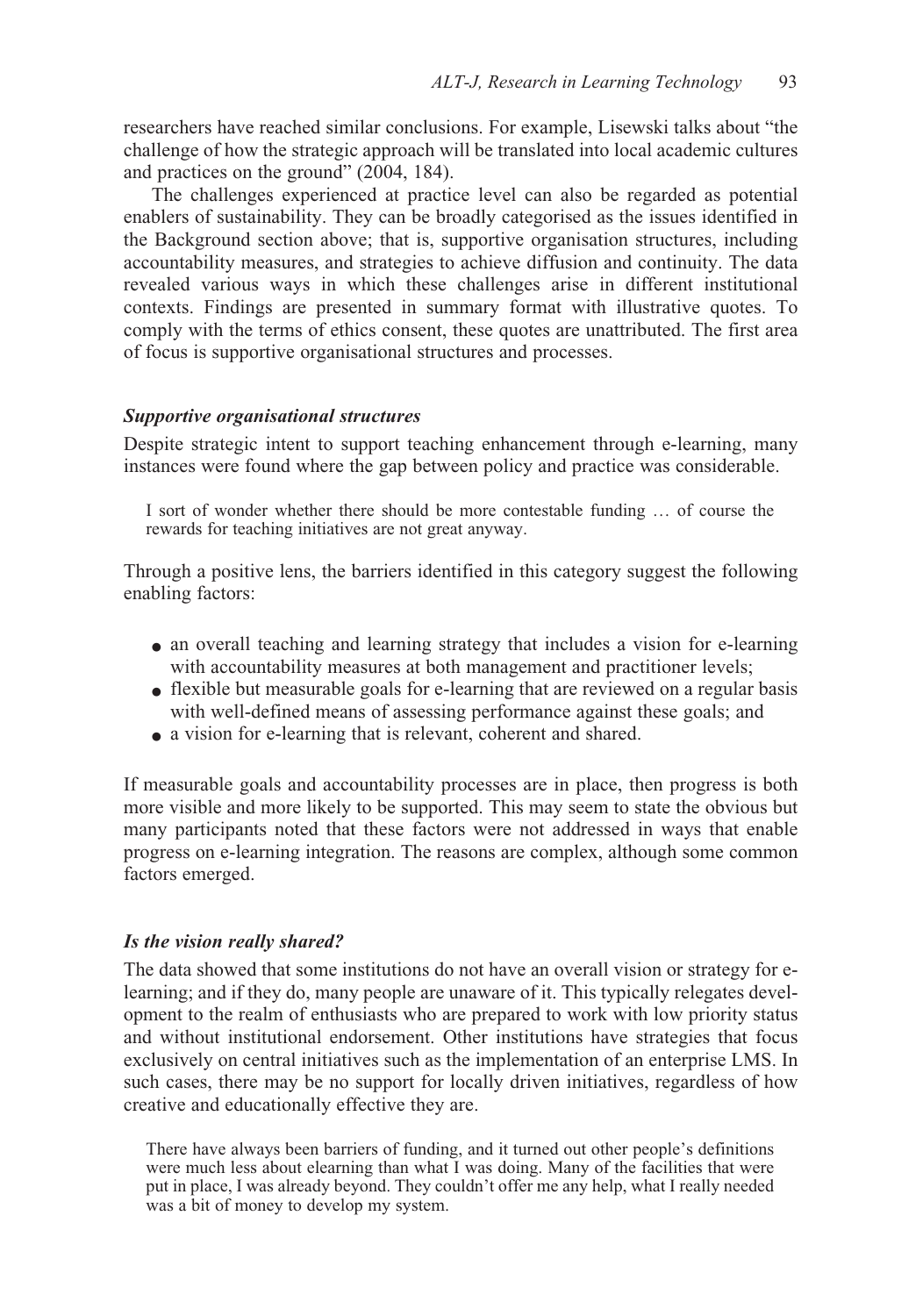Only a few cases revealed strategies that offer practical support to grass-roots initiatives as well as centrally driven ones. Only one sought integration with existing organisational systems and processes.

We would love to have those facilities available on the standard lectern, so we just turn up with a memory stick or drag and drop our lecture from the LMS But, those kind of initiatives seem really slow. We've been pushing for years … can we get this installed, can we get that installed. It's been quite frustrating that that hasn't changed.

Moves in this direction were found where, for example, information technology helpdesk staff were briefed to deal with staff and student support requests for new elearning systems. In the main, however, responsibility for dissemination and support remained with the developers. Since this is not the way central systems are managed, the message may come across that these are rogue systems. The belief that everything related to e-learning should be delivered by one enterprise system also led to a lack of support for many worthy initiatives.

The first year I got turned back by the internal committee. The second year, I thought what I need is collaboration, so I gathered together a 'who is who' in the discipline from several universities. I got cut back again.

This enterprise system focus has also spawned a flourishing range of work-around solutions to overcome limitations of system capability. If people have the skill to create solutions, it may be assumed that they also have skills to use the more convenient option of an enterprise system if it serves their purpose. Thus, the integration of emergent systems is happening in a haphazard way. The pace of change is also regarded as unacceptably slow.

The thing is with our department, if we see something and we think it's going to be great for our students and great for our teaching we want to run with it. We don't want to sit around and wait for a big study and a central decision so we'll use low cost or low-tech solutions if we can.

Two institutions reported information technology strategies designed to address these challenges through a web-service-oriented architecture approach. These works in progress will be watched with interest.

# *Accountability as a driver of change*

Like students whose efforts are driven by assessment requirements, academics tend to be driven, to some extent, by accountability. Yet no cases were found where effective measures related directly to implementation of an e-learning strategy. As well as a means to monitor progress, accountability is just one way to acknowledge the considerable effort invested in e-learning development. While outcomes are reported to be intrinsically as well as educationally rewarding, no one considered e-learning development an easy road to travel. High workload, difficulty in finding resources, lack of real incentives to be creative and limited tangible rewards are common experiences. Supportive leaders are cited as a positive influence, although this tends to be based on personal relationships rather than determined by policy or institutional practice. To succeed, integration of e-learning requires the same conducive conditions, incentives and performance measures as any other strategic initiative.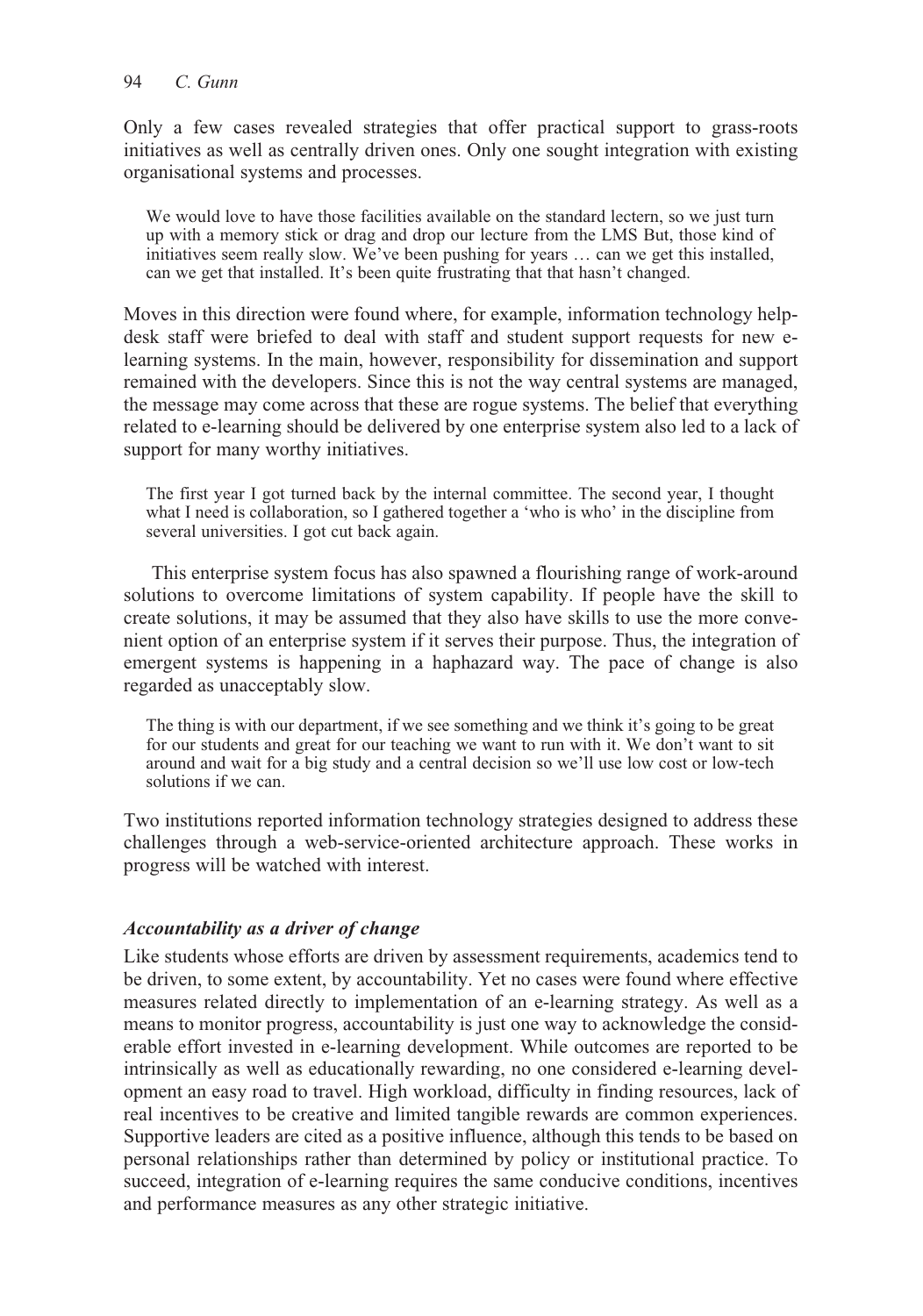E-learning initiatives are acknowledged in performance review, promotion and awards schemes in some institutions. Accountability at senior levels is less common. This is seen as a negative influence on resource allocation and on perceptions of priority. Action is required to demonstrate the level of priority placed on e-learning development in a way that permeates an organisation. Performance indicators provide a structure to guide and measure achievement in the same way that rubrics guide students on assessment requirements. These indicators are context specific, although few examples were found.

#### *Accepting that not all initiatives are sustainable*

Some initiatives that succeed at the proof-of-concept stage fail to find the means of integration into an operational budget.

… we pulled the plug last December after two reasonably successful years. It never reached the point of critical mass for financial sustainability, so it became a drain on the University, on my department actually. I had a lot of support initially …

In the case referred to above, an otherwise successful initiative stalled when fixedterm grant funding ran out. By that stage, it had been implemented in a number of faculties and outside the host institution. Four further cases showed the enthusiasm of developers waning under the pressure to achieve sustainability while managing other priorities. Factors that were perceived to be causing initiatives with acknowledged educational potential either to stall or to be abandoned include:

- pressure on individuals to maintain discipline-based research outputs rather than focus on teaching and learning enhancement;
- lack of access to ongoing funding after seed or fixed-term grants were used up;
- low levels of interest from colleagues and other potential users;
- developers with limited knowledge of dissemination strategies;
- staff changes resulting in loss of continuity; and
- lack of awareness or failure to use central services that could contribute to *initiatives*

Collectively, these initiatives involved considerable creative effort, as well as many hundreds of hours devoted to funding applications, concept and materials development and evaluation. At the end of the day, investment through seed funding, teaching and learning grants and support services yielded little return. With strategic focus on e-learning, this situation is at best inefficient and at worst counterproductive. The question remains, is it the result of conscious decisions or simply a default scenario because no processes have been put into place to address it?

#### *Achieving diffusion and continuity*

The challenges to diffusion of successful e-learning innovations and to continuity for further development and future use have proved considerable in any circumstances (Stiles and Yorke 2006). This is exacerbated where individuals or small groups are the drivers.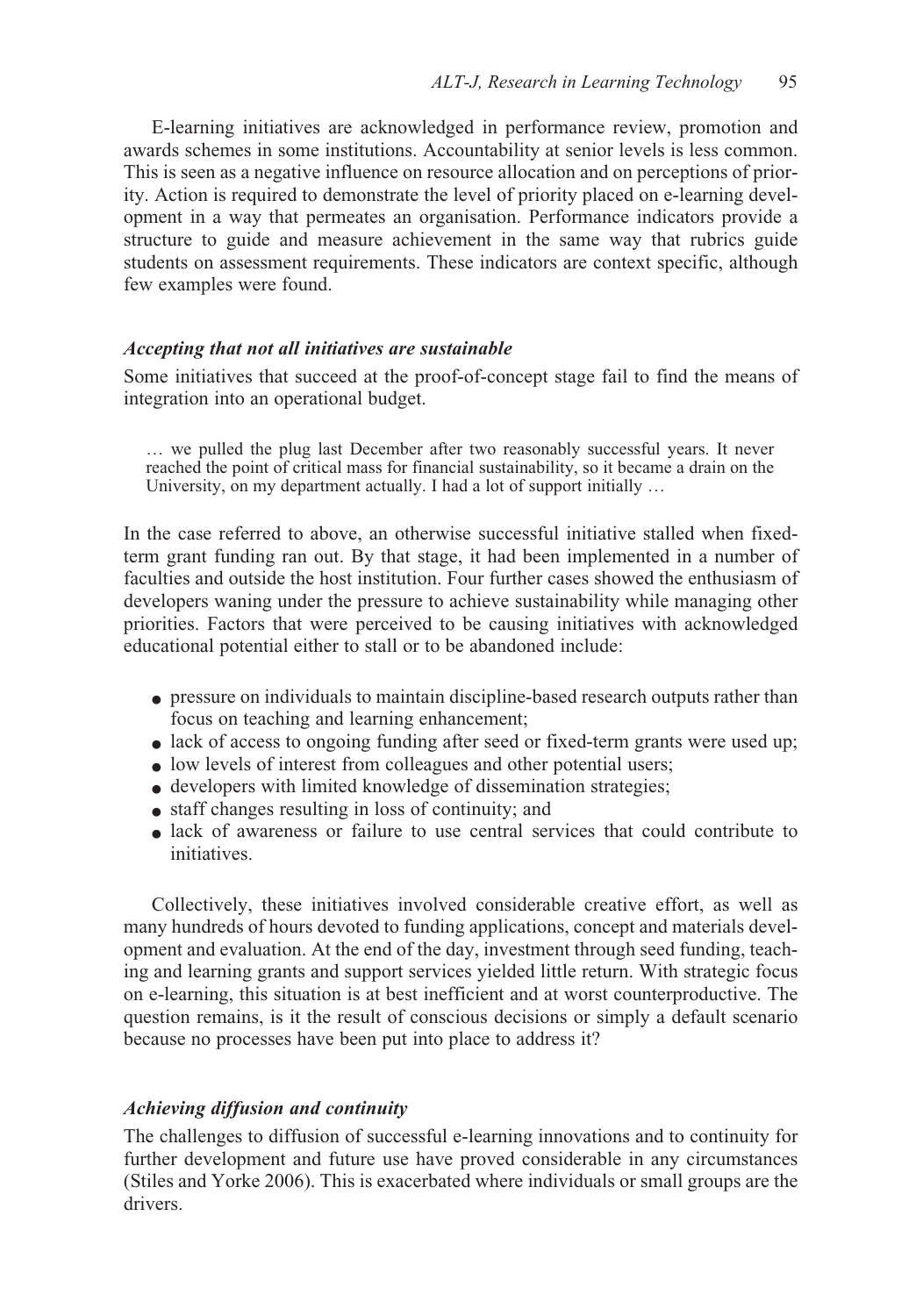#### 96 *C. Gunn*

It is a model for what could be done, it is a model for getting teachers interested in using technology, for teachers looking at students results and informing classroom learning and all sorts of things.

Many academics report being too busy to prioritise exploring new approaches to teaching and learning, and there are cultural barriers to cross before engagement with successful initiatives developed elsewhere can occur. Various studies have attributed this phenomenon to the existence of academic tribes and territories (Becher and Trowler 2001), the need for a skill equivalent to cross-cultural communication (Gunn and Cavallari 2007) and the not invented here syndrome (Darby 1992).

Probably people are more willing to accept elearning stuff than they used to be but there is still a big barrier from the point of view of teachers adopting any thing that is new and different. I think the tide is gradually turning though.

While a degree of the same problem arises with centrally driven e-learning initiatives, the nature of the challenge is different. It is however, reasonable to suggest that strategies can be employed to address it, as the following scenario illustrates.

### *Problem analysis and model solution*

Four separate cases highlighted the challenge of achieving diffusion and continuity, while a fifth offered a model of success. All five initiatives were developed to solve practical educational problems faced by teachers and have evolved to become mission critical elements of the learning environment over a number of years. Only one currently meets all the criteria for sustainability as defined in this paper, leaving four initiatives as high-risk scenarios for the institution and challenges with limited support for the developers.

The scenario is a common one, as changing circumstances, the pressures of scale and student diversity challenged teachers' ability to apply principles of good educational practice to course design. Capable teachers with some knowledge of the potential of e-learning and the skills and courage to experiment began to craft creative solutions to their respective problems. As development progressed and evidence of benefits to students emerged, the solutions were adopted by teachers in other disciplines. These cases all involve sophisticated forms of online assessment that allow students to engage with concepts, self-test, receive immediate constructive feedback and reflect on their learning. The learning designs required additional capabilities to those available through the enterprise LMS.

The basic tools that offers are great but we've found we need a lot of extra features. So for example our recorded lectures look to the student as if they're in the LMS, but they're actually not. There's no facility for us to upload them and keep everything formatted, so we just use a window of the LMS to link into our webpage.

An enterprise systems approach was being promoted within the host institutions during the early stages of these developments, so support was inconsistent. Grounding in the pedagogy of the discipline and responsiveness to student feedback were important design features, and the commitment of developers was undoubtedly a key success factor. In one case, the work had been in progress for 15 years at the time of the interview.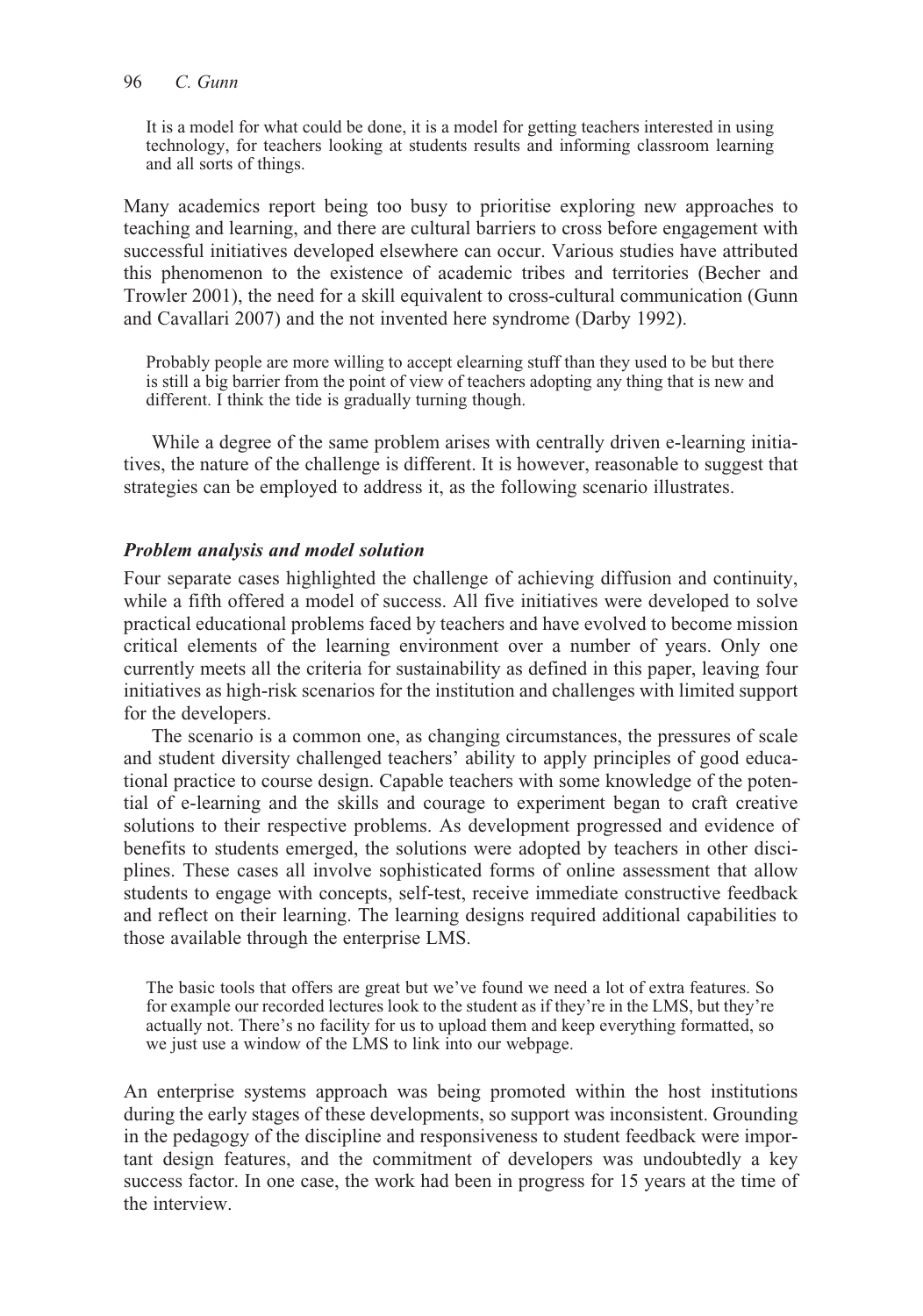As these initiatives grew and became visible, all but one was adapted for use beyond the development context, in some cases internationally. Student demand, collegial networks, publications and showcases of the work led other enthusiastic teachers to create content and activities for their courses. While the developers welcomed this endorsement of their work, it created new sustainability challenges. There are only so many new and continuing users that an individual with normal teaching and research commitments can manage. There is also a risk that staff changes will result in failure to capitalise on earlier investment in e-learning. Control of design and future direction make management by central services ('enterprisation') an unattractive prospect under current arrangements. The risk from the institutional perspective is that of reliance on individual developers for what has become an integral part of the learning environment in a number of teaching departments as well as in other institutions. A key area for action is to find ways to reduce these risks that are acceptable to all parties.

The one case that has become sustainable presents a model for success. This initiative pursued a team teaching approach from the outset, with tangible support from the head of department. This support took the form of resource allocation, workload accounting and recognition of teaching and learning enhancement initiatives in performance review and promotion processes.

We are rewarded, certainly within our department it's recognised as an important part of our work … it's a core paper for the University so I think again it comes back to the HOD [head of department] and the senior members in the department who really do support us and see the value in putting time, people, money into building this course.

A course-specific suite of e-learning activities both includes and complements the enterprise LMS through seamless integration. The team teaching approach ensures continuity when staff changes occur. It also reaps the benefits of an internal community of professional practice, with more and less experienced academics working together on common goals. While no real effort has been made to disseminate this high-profile e-learning design beyond the development context, it has won highprofile teaching excellence awards, and the model is freely available for anyone to adopt or adapt. Initiatives such as this could feature as exemplars in institutional capacity development initiatives of the type described by Salmon, Jones, and Armellini (2008). However, most institutions do not analyse successful examples or use them to inform e-learning strategy implementation.

### **Discussion**

Many barriers arise from the lack of support for e-learning innovation beyond that which is driven from the centre. While this is a deliberate strategy for some institutions, it is an unintended consequence for others. Some of those interviewed believed their experience exposed an institution paying lip service to statements of strategic intent around e-learning. It is equally likely to be a case of strategic intent confounded by limited grasp of the realities of implementation at practice level. Lisewski (2004) sums this up by saying that organisational cultural change needs to occur alongside the existence of key success parameters. He then warns against viewing organisational culture as simple or uniform and able to be shaped by managerial intentions.

It takes time for culture to change in what may be described as tradition-bound organisations with many levels of competing priorities. Furthermore, consensus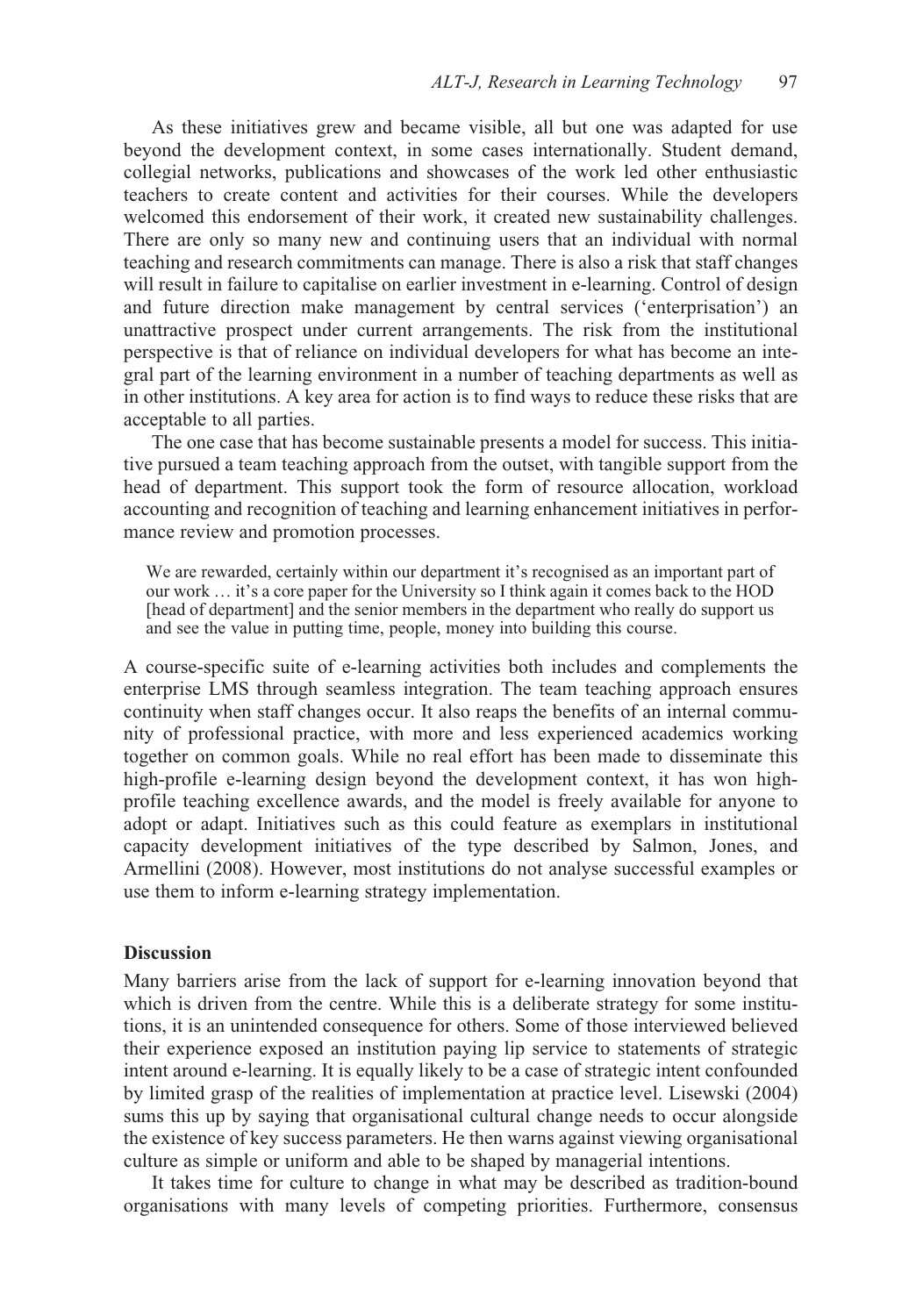reached during a roundtable discussion at the Association for Learning Technology Conference in 2009 was that policy generally follows after practice has established new ways of working in the area of e-learning. Since there are institutional leaders and managers who believe that grass-roots initiatives should be discouraged and only centrally driven ones supported, the risks and benefits of that approach may warrant investigation. However, many initiatives that featured in this study would have been stifled under that mandate, and there is absolutely no evidence to suggest that this would have been a good thing.

While some initiatives showed limited scope for diffusion early on, many with positive evaluation results and potential for wide dissemination were stifled by other factors. A proof-of-concept stage could determine viability in technical, financial and practical terms as well as educational ones. What happens after that is a situation that demands collective attention. The following sections raise questions for discussion and propose ways that the common barriers identified by this study might practically be addressed.

### *Deciding where responsibility lies*

In their discussion of the impact of institutional culture on e-learning sustainability, Guthrie, Griffiths, and Maron (2008) note that an academic environment produces a particular mindset. They illustrate this by contrasting the role of a Principal Investigator for a research project with that of the leader of a sustainable business enterprise. A Principal Investigator is typically contracted to prove a concept and to develop and test it to the point of presenting a product and evaluation findings to the relevant community. Dissemination strategies are then applied to extend use of the product and findings beyond the development environment; that is, to address a key sustainability factor. The skills required for product development are not the same as those for promotion or dissemination, and the Principal Investigator or research team are not usually responsible for these later activities.

An easy parallel can be drawn with e-learning initiatives. Once a worthwhile product has been developed and evaluated, is it then fair to expect the developers to continue the drive for dissemination, maintenance and wider acceptance, or should processes be put in place to support these phases once the proof-of-concept phase is complete? To continue the comparison, a commercial enterprise has marketing, sales and promotion as separate functions to product design and development.

Despite noting the different skill set required, Guthrie, Griffiths, and Maron propose that the e-learning project leader should also be responsible for these later stages. In contrast, I argue that institutional systems should be put in place to support the output of the development phase. The rationale for this conclusion has many strands, including the drive for integration as a means to achieve sustainability. For example, institutional support networks could promote wider engagement, as well as acknowledging the achievement of the e-learning project team or individual. While questions about roles and responsibilities need urgent discussion, the answers probably lie in achieving a balance between the scale-focused priorities of central information technology services and the autonomy of teachers or developers to define the direction an emergent e-learning initiative will take. For this to succeed, different perspectives clearly need to be explored and most probably reconciled to align with strategic priorities. The question that remains is, who is responsible for raising these questions and driving the discussion at institutional level? The problem in many cases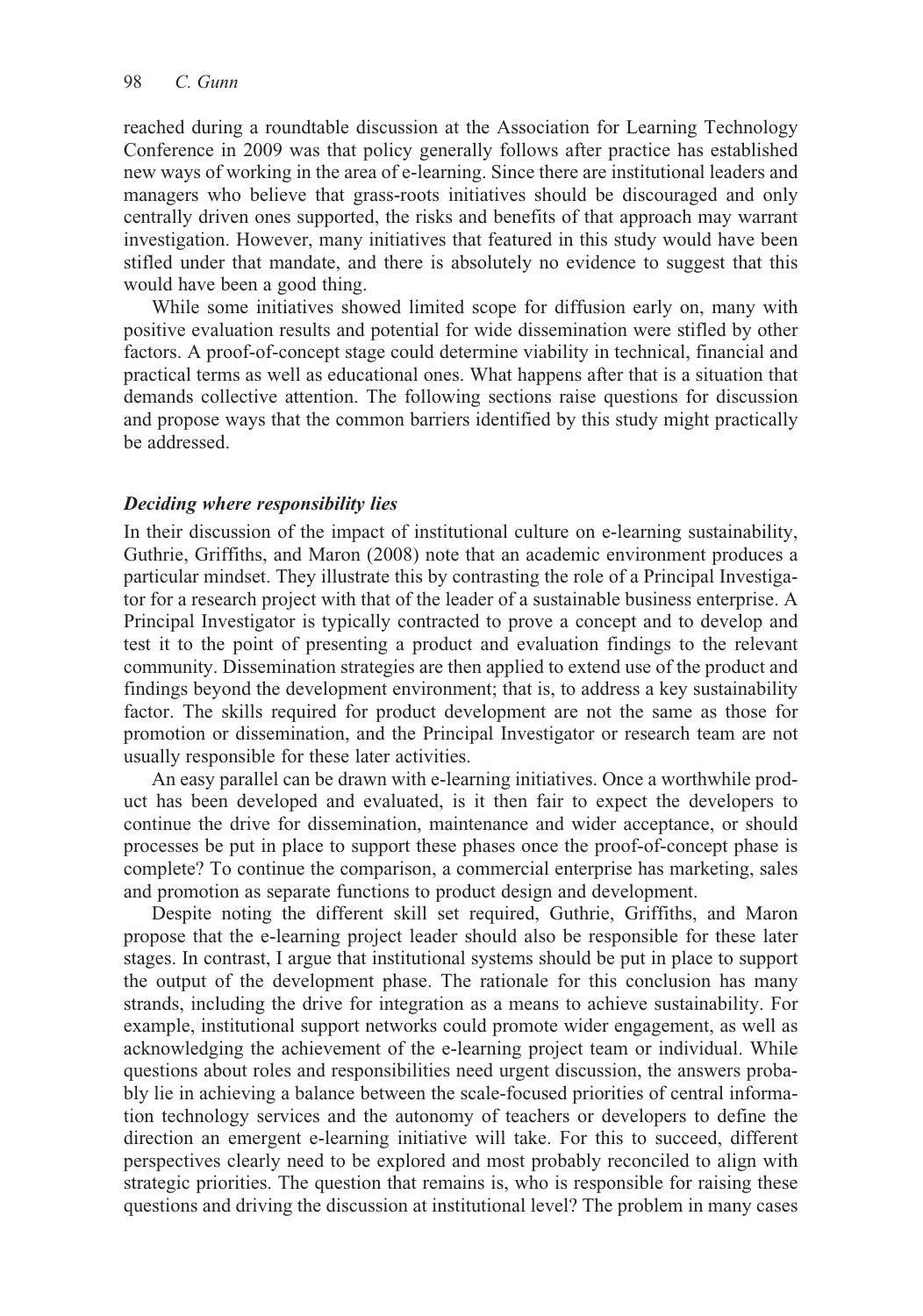is that no one considers it their responsibility and that lead practitioners have the experience but not necessarily the power or the will to influence senior management thinking.

#### *Avoiding high-risk situations*

One of the main arguments against supporting grass-roots e-learning initiatives is the high-risk situation that can result from their success. The study identified four cases where systems had become an integral part of the learning environment, yet staffing, resource allocation and support arrangements remained tenuous.

When I started getting external funding, the amount of support from the University went down by about a third. I now get about a third from the University, but that is under threat every single year.

Rather than withdrawing support from initiatives that are clearly feasible and successful in educational terms, another approach would be to reconfigure central services to offer greater flexibility and stability. There are many cases where this would serve the interests of staff and students, as well as aligning with e-learning strategies.

What has kept me going, the whole time, and what I also think the University ultimately can't ignore is the response from the students to what I'm doing.

Rather than initiatives having to fit within existing funding and support structures, a more flexible approach could offer different options in response to demand. A mandate for central services to work with grass-roots initiatives would do much to lower the risk. The need in this case is for greater flexibility, assistance with proof of concept and practical strategies to meet dissemination, maintenance and support requirements of successful initiatives. Collaboration is a key factor that represents a culture shift in most cases.

#### *The need for collective action*

The various roles of participants in the study reflect an emergent trend towards crossfunctional relationships around e-learning. Barriers to sustainability have been clearly and repeatedly identified, yet action to effect their removal remains ill-defined and dependent on uncommon configurations for collective action. Discussion amongst key players in e-learning strategy implementation is needed to define the nature of that action and to identify appropriate lines of responsibility and accountability measures. The Guthrie, Griffiths, and Maron (2008) report's different view on these matters demands further discussion, and may point to complementary strands of action rather than conflicting opinions on a solution to the complex problem of sustainability. The report's failure to acknowledge different stakeholder perspectives may be a limiting factor on the value of its recommendations. However, the question it poses is a valid one.

Clearly the leaders of these [e-learning] initiatives are competent professionals; why do they not rely on processes that have proven effective in both commercial and not-forprofit contexts? (Guthrie, Griffiths, and Maron 2008, 5)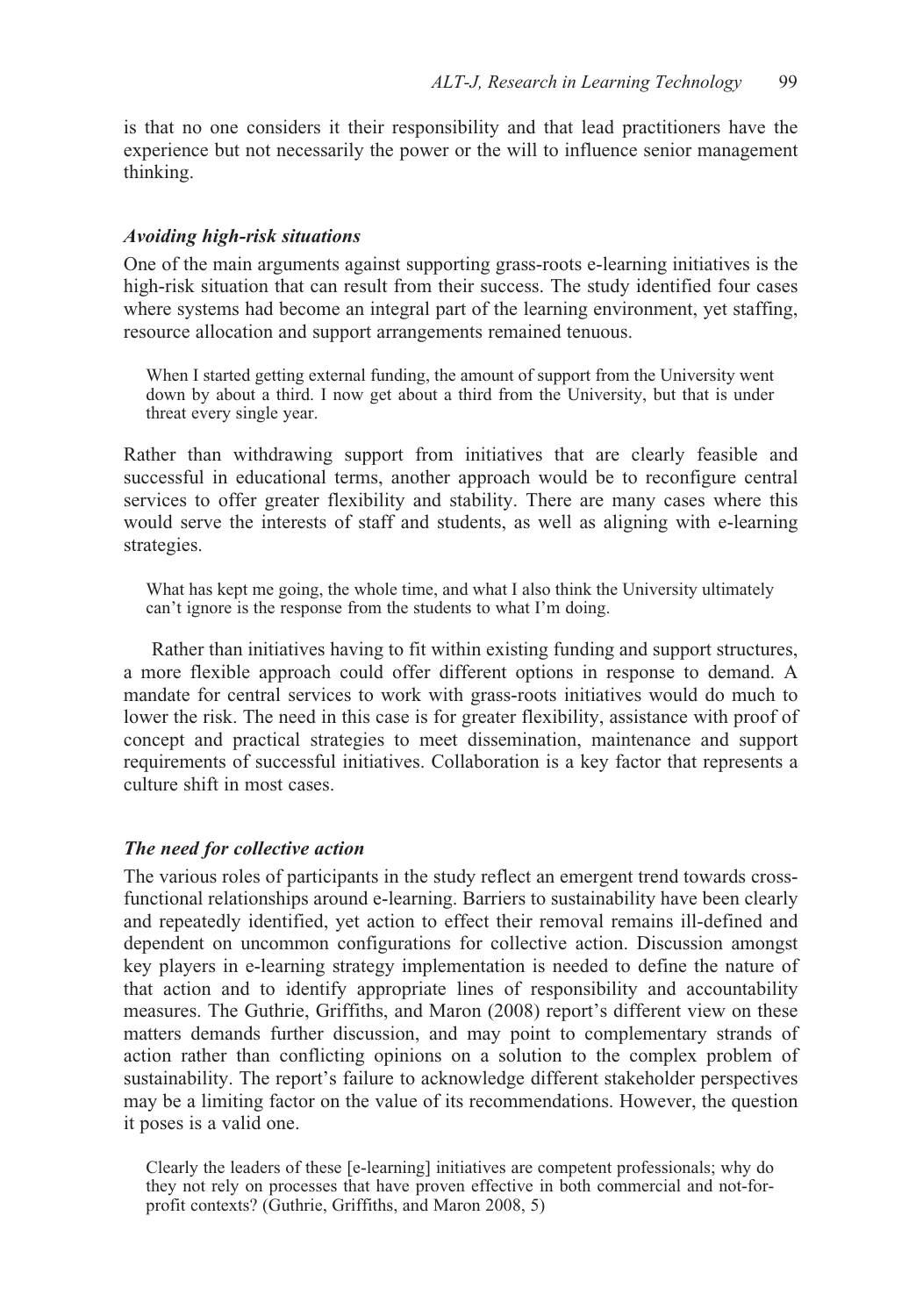It is reasonable to suggest that this approach would have worked by now if it was going to. It is also acknowledged that strategic initiatives driven from the centre or top levels of an organisation often fail to appreciate the impact at practice level. Similarly, recommendations that fail to acknowledge various impact factors may also fail to address critical success factors, or to value the wisdom gained through front-line experience.

On the question of whether or not sole responsibility for driving design, development and dissemination processes should be left to the individual with the original good idea, I conclude that it is both unreasonable and inefficient to expect this model to succeed in institutional environments that promote, and even demand, collaboration. Support for a low-risk proof-of-concept phase followed by collective action to disseminate and maintain could both streamline and bring useful expertise to the process.

### **Conclusions**

Questions about e-learning sustainability arise in many contexts. One example is New Zealand's national Flexible Learning Leaders Project, which focused on development of individuals as e-learning leaders. Challenges faced in the course of these leaders' professional practice included many related to long-term sustainability of the initiatives in which they were involved. Research questions for the study described in this paper thus arose from real professional practice contexts in authentic institutional settings. The current study drew on the literature, gathered data to explore the experience of various e-learning initiatives and examined different perspectives on problems and possible solutions to the challenges of sustainability. The study was representative of a national sector that has a total of just eight universities. The findings offer a broad view of current challenges to e-learning sustainability across the sector. Similar challenges are reported in other national contexts, suggesting the questions addressed are broadly applicable and the findings have potential to generalise. Discussion of these issues is invited, and additional data focusing on challenges at professional practice level will be the subject of a separate publication.

To conclude this analysis of institutional issues, the benefits as well as the challenges of supporting sustainable e-learning initiatives beyond an enterprise LMS have been demonstrated. While the spirit of many e-learning strategies promotes this kind of diversity, institutional systems and practices still need to align to make this support tangible and effective. Evidence shows that the shared vision and sense of ownership required for successful strategy implementation is more likely to arise where such diversity is encouraged. The flexibility to meet a variety of user needs is recommended and a greater range of creative and pedagogically driven initiatives is likely to result. Collective action is needed to make this flexible approach more stable and sustainable than it currently is. This demands an uncommon degree of cross-functional collaboration to accommodate different and sometimes conflicting perspectives. This is just one aspect of the culture change that research shows is needed for e-learning to transform, rather than sit uncomfortably alongside, institutional practice.

E-learning challenges many embedded traditions, which will take time and targeted action at different institutional levels to shift. Willingness to work with a new collaborative model to devise and implement strategy, as well as for e-learning development at practice level, is a particularly challenging target in institutions with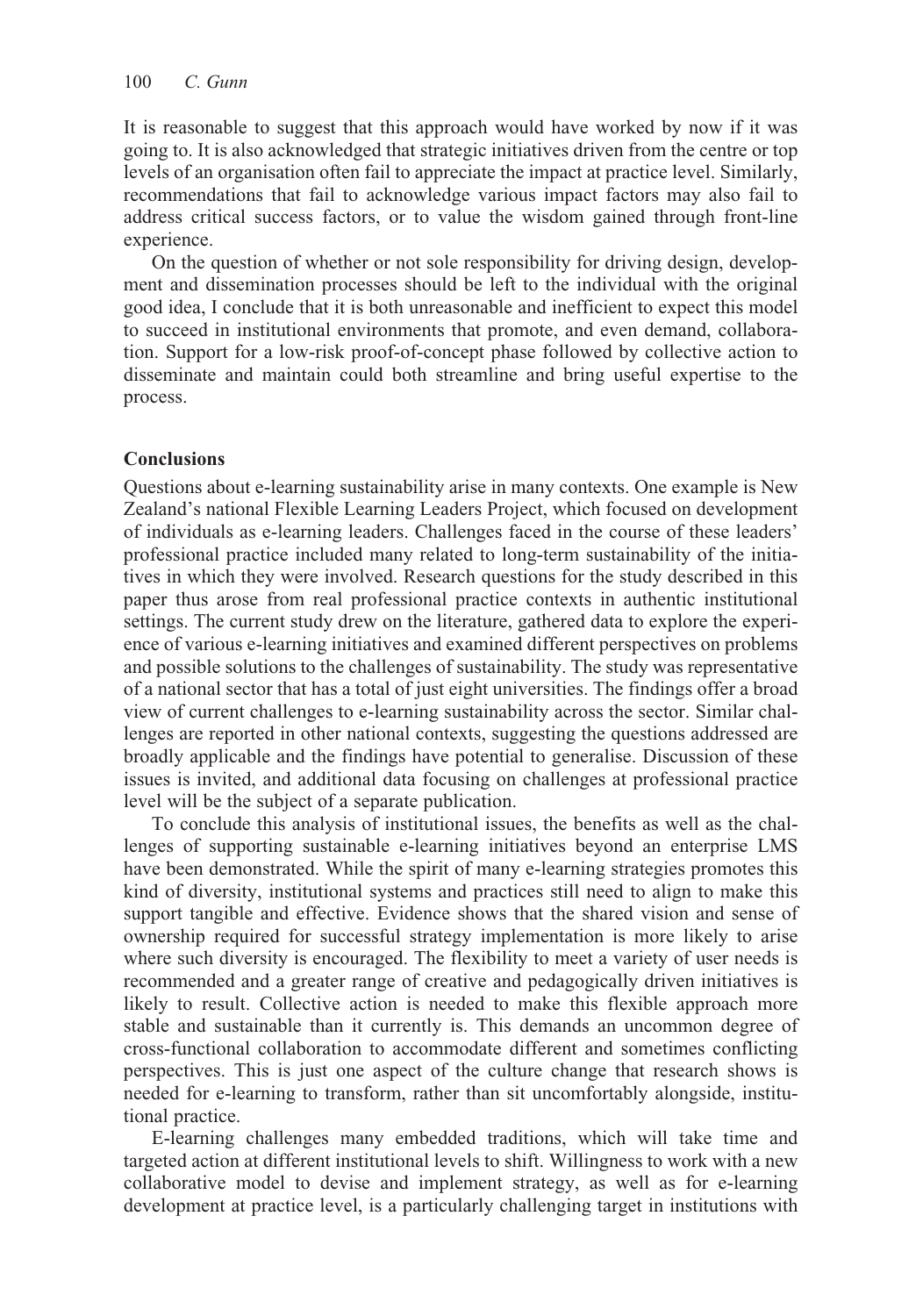long-standing traditions of hierarchy. In fact, what is required is a collective rather than a collaborative approach to streamline institutional response times and policy development processes. This will doubtless encounter as many design and implementation challenges as the e-learning initiatives it is intended to serve. Evidence to support the wisdom of this approach has been gathered from various sources over the past two decades. The challenges that remain are to craft a successful solution to remove barriers to sustainability, and to determine where responsibility for driving it actually lies. One barrier may be that this responsibility is no longer exclusively in the hands of powerful individual leaders as the knowledge and experience gained at practice level has proved essential to good strategic process. Consultation across institutional levels is needed to allow such knowledge to inform strategic initiatives. This involves a different mindset and new institutional systems that offer tangible support to educationally sound 'grass roots' e-learning initiatives. A balance needs to be struck between standardisation and central control on the one hand, and freedom to experiment and choose on the other. While this may sound simple on one level, it often requires power shifts and establishment of new roles and functional relationships, which can be challenging to achieve. The value of many local e-learning initiatives has been proved by their survival in environments that typically favoured centrally driven solutions. A supportive environment could only help more of them to flourish, and allow educational design to drive the strategic e-learning agenda.

#### **Notes**

- 1. Flexible Learning Leaders in New Zealand initiative. http://www.verso.co.nz/flinzflexible-learning-leaders-in-new-zealand/.
- 2. The UK-based JISC is a national organisation supporting leadership in the use of information and communications technology in educational settings.

#### **References**

- Alessi, S. 1997. Seeking common ground: Our conflicting viewpoints about learning and technology. Instructional Technology Research Online. http://www2.gsu.edu/∼wwwitr/ docs/common/index.html.
- Becher, T., and P. Trowler. 2001. *Academic tribes and territories.* Milton Keynes: Open University Press.
- Campbell, L. 2003. Engaging with the learning object economy. In *Reusing online resources: A sustainable approach to elearning,* ed. A. Littlejohn, 35–45. London: Kogan Page.
- Conole, G. 2008. New schemas for mapping pedagogies and technologies. *Ariadne* 56. http:// www.ariadne.ac.uk/issue56/conole/.
- Darby, J. 1992. The future of computers in teaching and learning. *Computers and Education* 19, nos. 1–2: 193–7.
- Denny, P., A. Luxton-Reilly, and J. Hamer. 2008. The PeerWise system of student contributed assessment questions. In *Proceedings of the tenth conference on Australasian Computing Education*, *Conferences in Research and Practice in Information Technology* 8, ed. M. Hamilton, 69–74. Wollongong, NSW: Australian Computer Society.
- Gunn, C., and B. Cavallari. 2007. Instructional design, development and context expertise: A model for 'cross cultural' collaboration. In *Instructional design: Case studies in communities of practice,* ed. M. Keppel, 127–50. New York: IGI Global.
- Gunn, C., and A. Harper. 2007. Using elearning to transform large class teaching. In *Making the transition to elearning: Issues and strategies,* ed. M. Bullen and D. Janes, 139–56. Hershey, PA: IGI Global.
- Gunn, C., S. Woodgate, and W. O'Grady. 2005. Repurposing learning objects: A sustainable alternative? *ALT-J Research in Learning Technology* 13, no. 2: 189–200.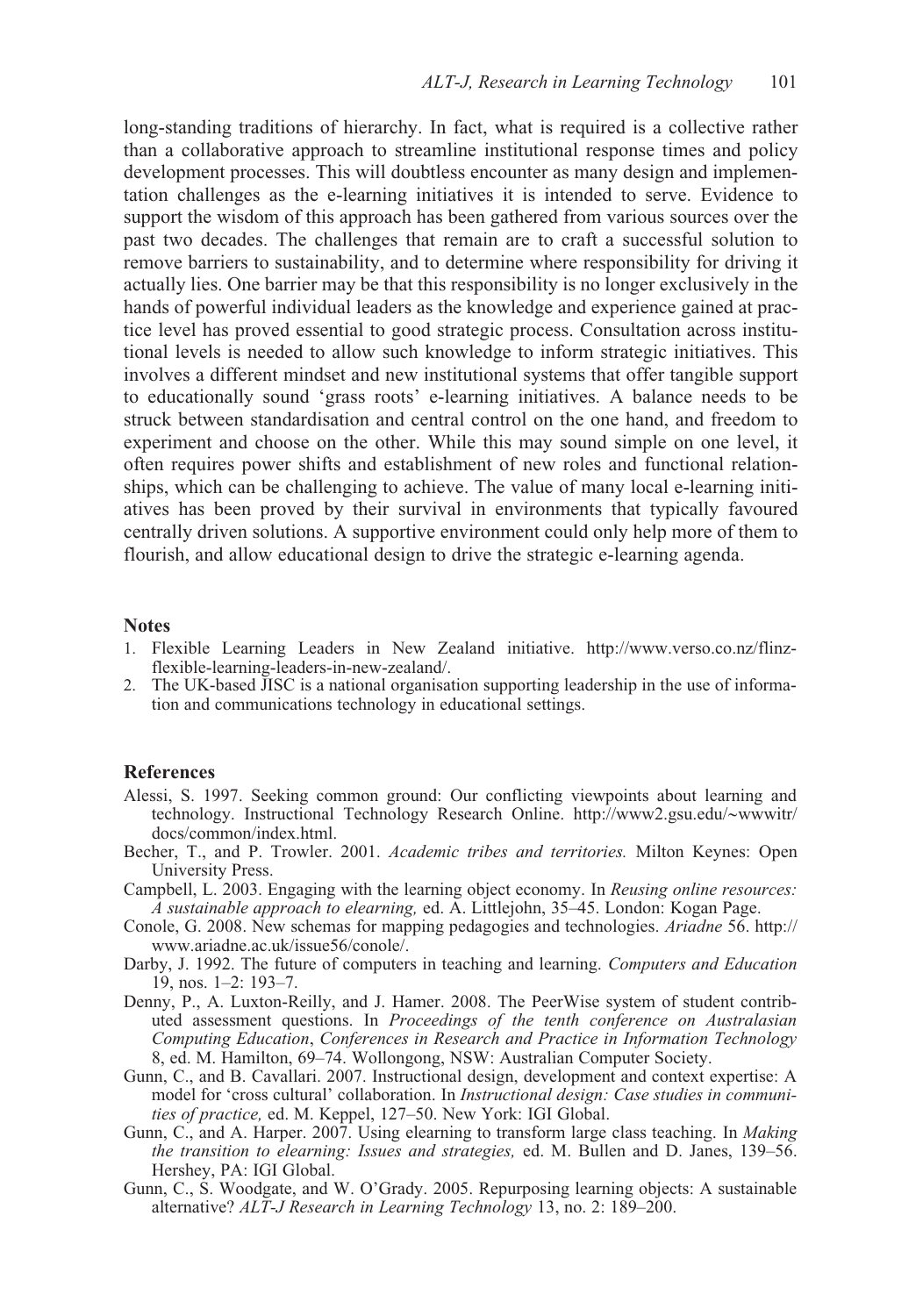- Guthrie, K., R. Griffiths, and N. Maron. 2008. *Sustainability and revenue models for online academic resources: An Ithaka report.* Bristol, UK: JISC/Strategic Content Alliance.
- Hamer, J., C. Kell, and F. Spence. 2007. Peer assessment using Aropa. In *Proceedings of the Ninth Australasian Computing Education Conference (ACE 2007),* ed. S Mann, 43–54. Ballarat, VIC: Australian Computer Society.
- Horton, D. 2002. *Planning, implementing and evaluating capacity development.* The Hague: International Service for National Agricultural Research.
- Joint Information Systems Committee. 2008. Effective practice with eportfolios. http:// www.jisc.ac.uk/publications/publications/effectivepracticeeportfolios.aspx.
- Lisewski, B. 2004. Implementing a learning technology strategy: Top down strategy meets bottom up culture. *ALT-J Research in Learning Technology* 12, no. 2: 175–88.
- Nicol, D., and S. Draper. 2009. A blueprint for transformational organizational change in higher education: REAP as a case study. In *Education through technology-enhanced learning,* ed. T. Mayes, D. Morrison, H. Mellar, P. Bullen, and M. Oliver, 191–207. York: The Higher Education Academy.
- O'Grady, W., P. Rouse, and C. Gunn. 2009. Synthesizing management control frameworks. Paper presented at the annual conference of the Performance Measurement Association, April 14–17, in Dunedin, New Zealand.
- Salmon, G., S. Jones, and A. Armellini. 2008. Building institutional capability in e-learning. *ALT-J Research in Learning Technology* 16, no. 2: 95–110.
- Stiles, M., and J. Yorke. 2006. Technology supported learning tensions between innovation, and control and organizational and professional cultures. *Journal of Organizational Transformation and Social Change* 3, no. 3: 251–67.
- Taylor, P. 1998. Institutional change in uncertain times: Lone ranging is not enough. *Studies in Higher Education* 23, no. 3: 269–79.